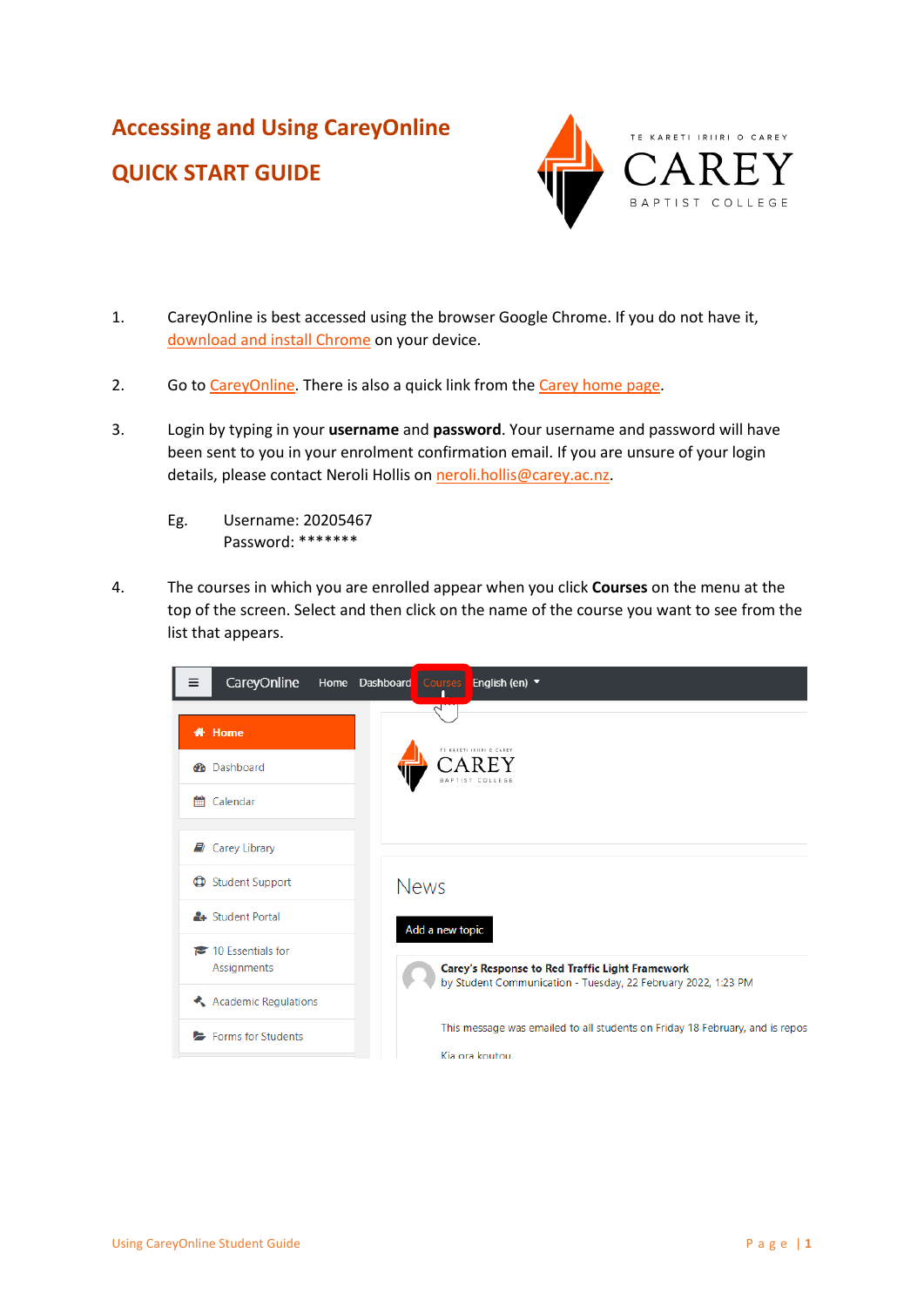5. **Course information** and study material appear in the main section of the screen. Weekly content, **Lecture Recordings**, and **Assessment** information are accessible via the left-hand menu.

The best place to get an overview of your course is to navigate to the Course Information section. Each course also has an Assessment section where you will find details on required tasks for your course.



6. **Recent Activity**, **Upcoming Events**, and **Announcement** items are located on the right-hand menu.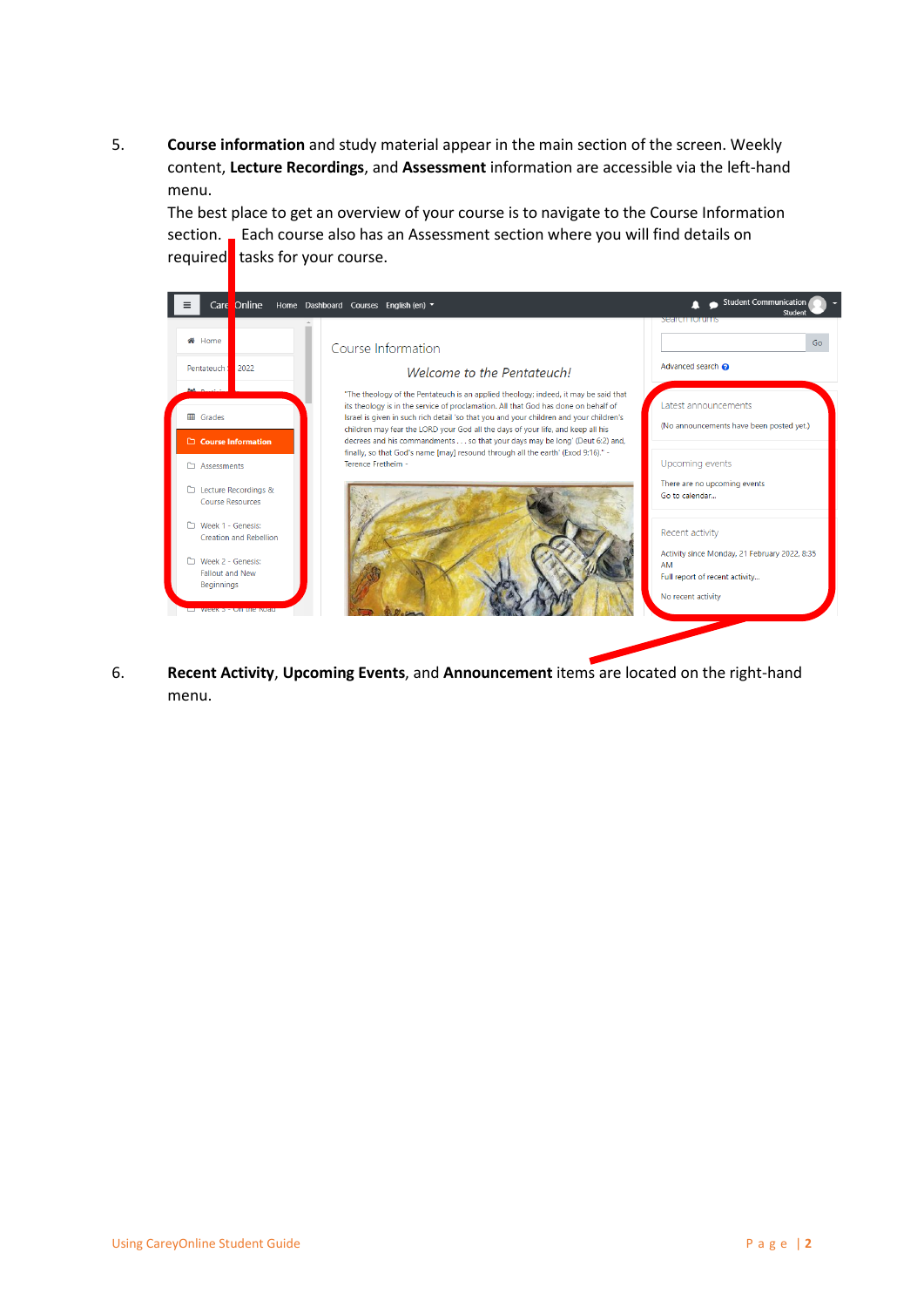# **USING CAREYONLINE**

# **CONTENTS**

| WELCOME TO CAREYONLINE                  | 4 |
|-----------------------------------------|---|
| <b>SECURITY</b>                         | 4 |
| LOGGING INTO CAREYONLINE                | 5 |
| FORGOTTEN PASSWORD                      | 6 |
| COURSE INFORMATION                      | 6 |
| PERSONALISING CAREYONLINE               | 7 |
| <b>ASSESSMENTS</b>                      | 8 |
| <b>GRADEBOOK</b>                        | 8 |
| STUDENT INTERACTION                     | 8 |
| ONLINE COMMUNICATION AND "NETIQUETTE" 9 |   |
| <b>ZOOM CLASSES</b>                     | g |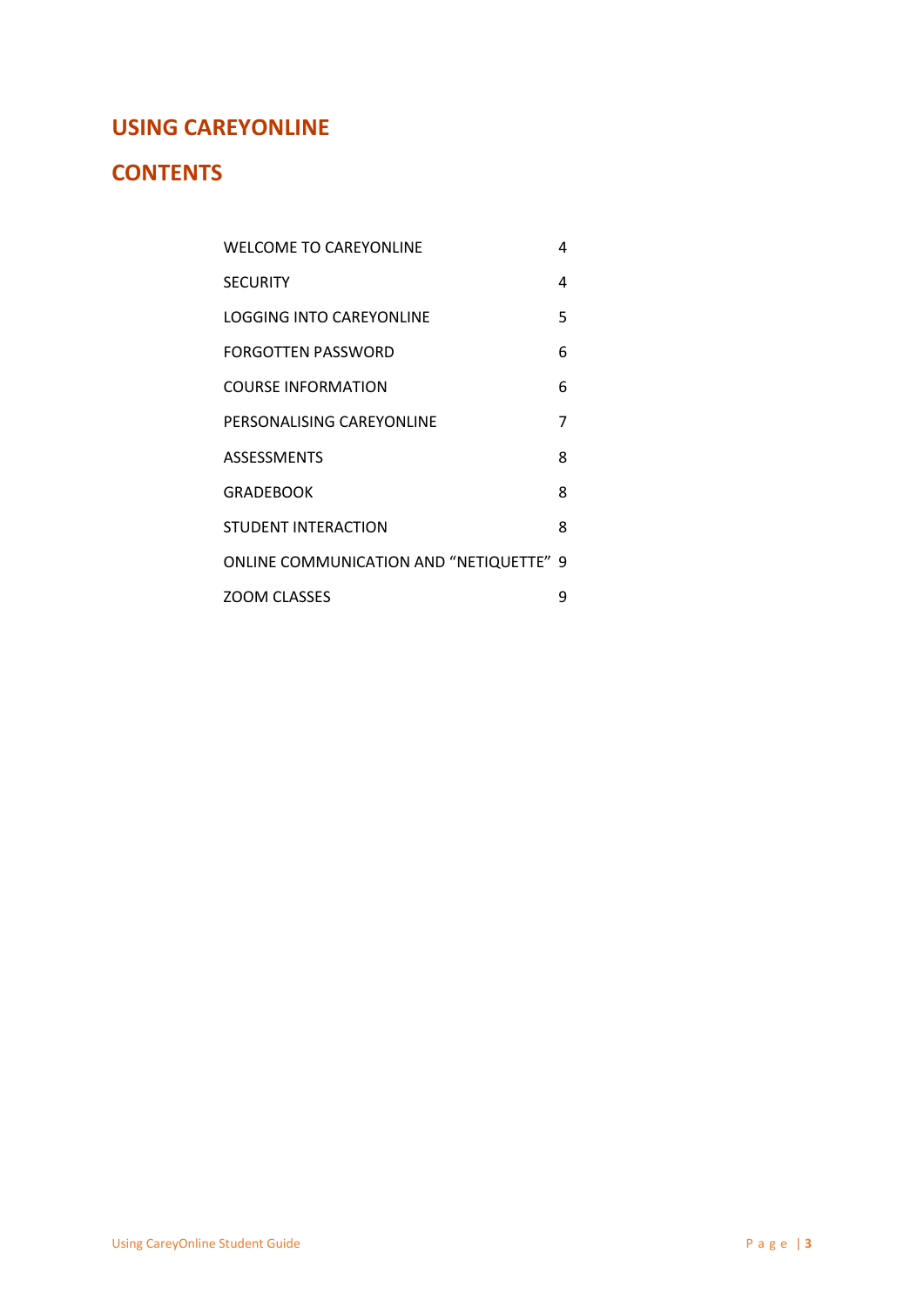## **WELCOME TO CAREYONLINE**

Welcome to Carey Online, the Learning Management System (LMS) for Carey Baptist College. CareyOnline is based on Moodle and is a web-based tool used to facilitate key communication with students and to house key resources for courses taught at Carey. Both onsite and distance students use and access course resources via CareyOnline for the duration of the seventeen-week semester. We encourage you to log in and check for updates on CareyOnline **AT LEAST** once a week (and hopefully more often than that!).

CareyOnline is also a primary means of communication between the college and you, so be sure to check the **News** feed on your Home page regularly. **Carey Weekly**, the in-semester, student newsletter, can be found here, along with other pertinent information and news. **NOTE**: By default, email notifications are enabled for news forum posts. PLEASE LEAVE THESE ON, as you may otherwise miss out on key information and updates.

Carey Online offers the following to students:

- 1. Up-to-date news, resources and library information.
- 2. Essential course information for the courses in which students are enrolled. This includes:

Key course information including the Course Outline

Teacher contact details

Assessment tasks and dates

Readings and Resources

Course content, online quizzes etc.

- 3. A place to submit assessments electronically.
- 4. Helpful student information including grades and course announcements.
- 5. Course based online discussion forums, intended facilitate interaction and to support your learning.

## **SECURITY**

Please ensure that your computer has up-to-date virus and Internet security software. Please check your spam/junk folder as some email platforms mistakenly tag CareyOnline announcement emails into those categories!

Please keep your username and password secure and do not share your log-in details with anyone else! Thank you.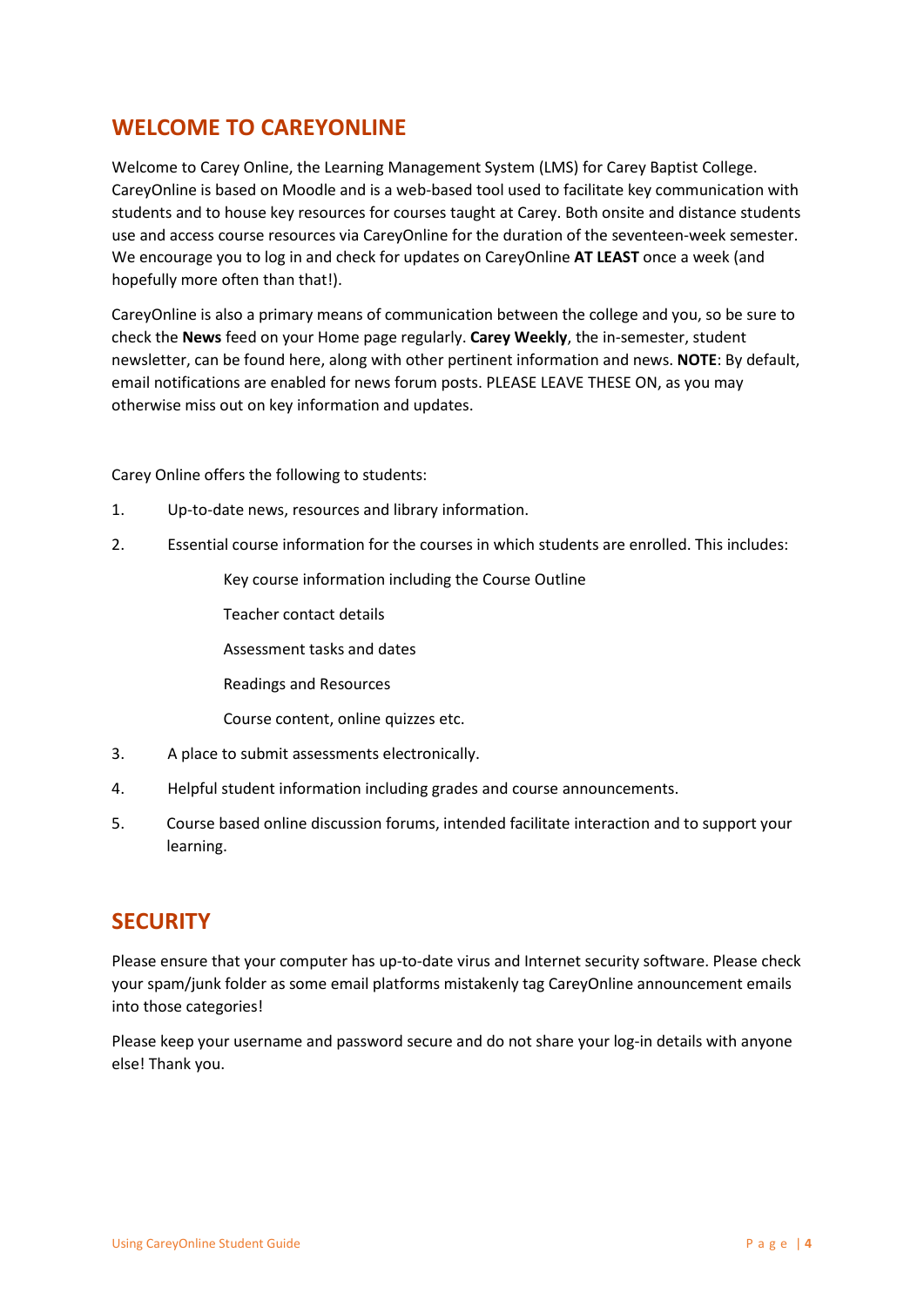# **LOGGING INTO CAREYONLINE**

To access CareyOnline, you must have a computer with an Internet connection and a suitable web browser – we recommend using [Google Chrome](https://www.google.com/chrome/) for maximum compatibility.

The web address fo[r CareyOnline](https://careyonline.elearning.ac.nz/) is https://careyonline.elearning.ac.nz/.

This should take you directly to the front page of CareyOnline. A screen similar to the one below should appear.



Every student has a unique login. Your **username** is your Carey student number. It is strongly recommended that you **change your password** as soon as you log in by clicking on **Profile** in the drop-down menu from your account avatar on the right-hand side.

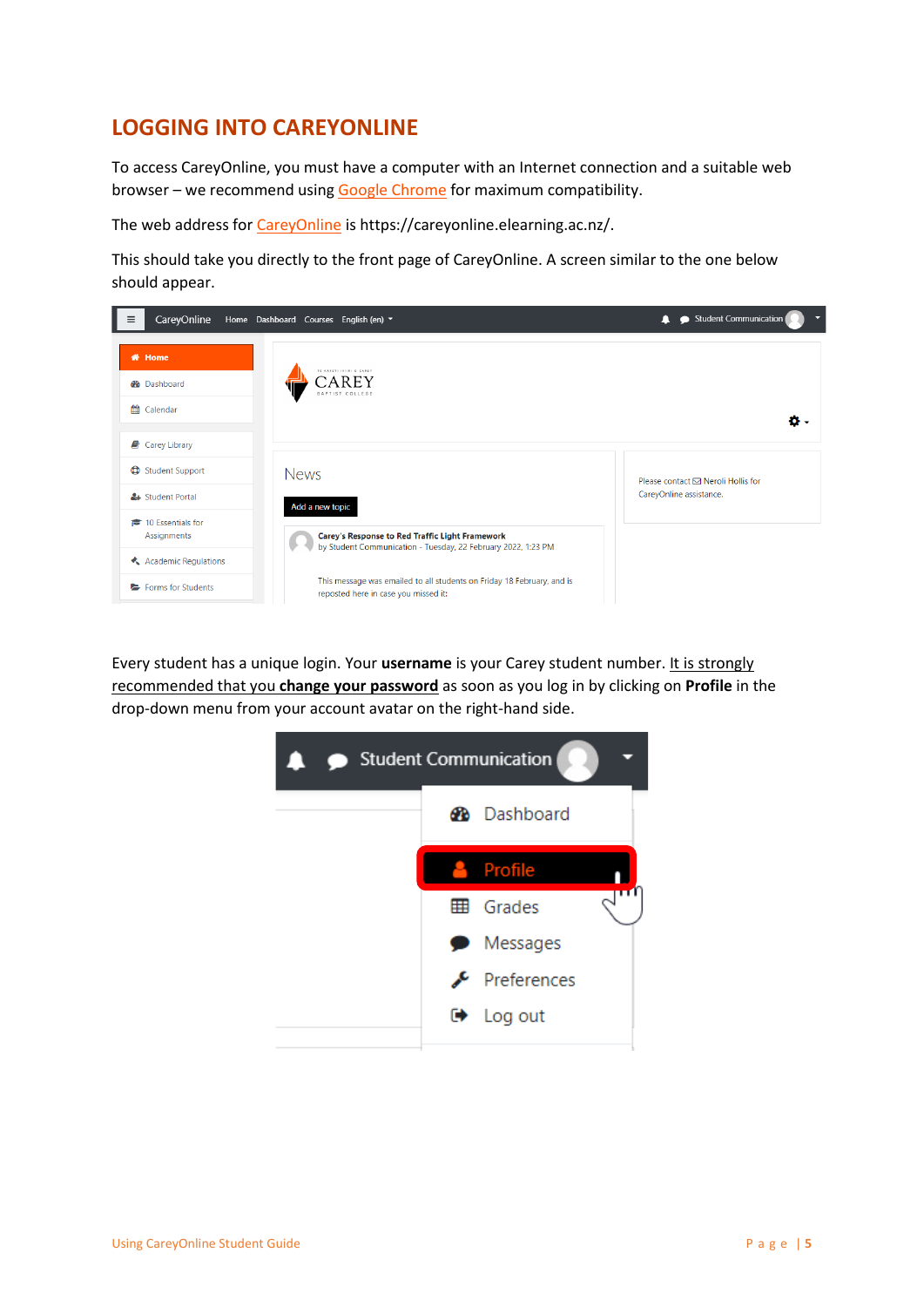# **FORGOTTEN PASSWORD**

You can reset your password by clicking on the **Lost Password** link in the bottom of the login box. You can also change your password by clicking Profile > Preferences > Change Password (under "User account") at any time.

| Password          |        |  |
|-------------------|--------|--|
|                   |        |  |
| Remember username |        |  |
|                   | Log in |  |
| Lost password?    |        |  |

**Note**: If for some reason you cannot log in, please contact Neroli Hollis on [neroli.hollis@carey.ac.nz](mailto:neroli.hollis@carey.ac.nz) or phone (09) 526 0340.

#### **COURSE INFORMATION**

To locate a particular course, click on the list of courses located under **Courses** from the menu at the top of the screen.



From there, you can click **Courses** and type in the name of the course in the search box. You can also select from the categories listed. At any time, you can return to the home screen by clicking **Home** in the top menu.

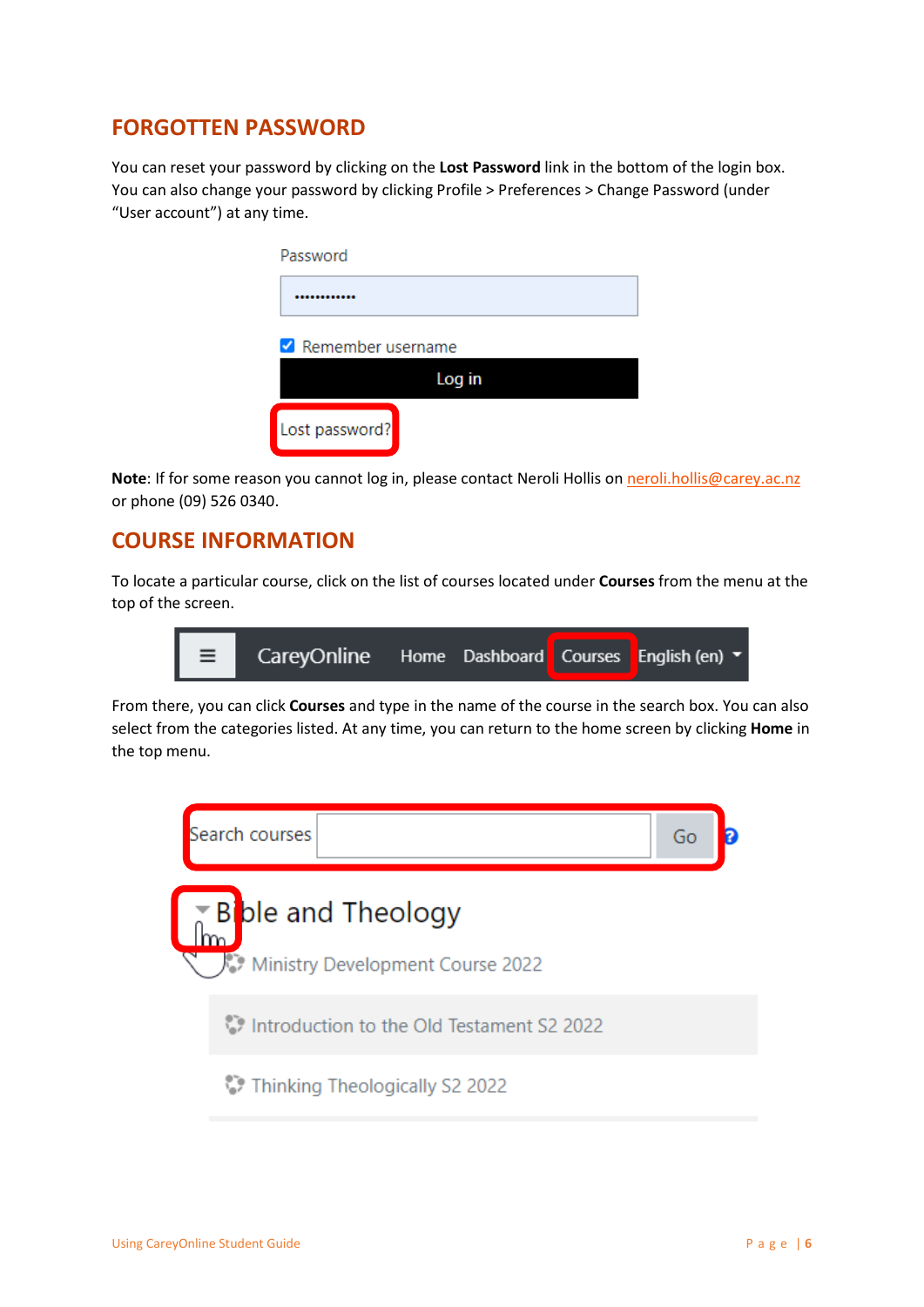There are several areas on the course screen that you need to be aware of:

**Course Information**: An overview of the course with a link to the

**Assessments**: See below.

**Course Outline**, which covers the requirements for the course. You should read the **Course Outline** in week 1!

**Participants**: A brief profile of all the students who are enrolled in the course.

**Grades**: Find your assessment marks for the term here.

**Lecture Recordings**: Weekly recorded sessions, which will be uploaded within 48 hours, appear in this section.

**Weekly Topic resources**: The semester is made up of 17 weeks, and you can find content for each week's lecture under the corresponding link.



#### **PERSONALISING CAREYONLINE**

One of the challenges of online learning is the fact that students can be somewhat anonymous. To help overcome this we encourage students to provide as much information as they can about themselves and make this available to others in the class. With so many of our learners being distance learners, including personal information helps build relationship and connection. Your **Profile** contains information about yourself such as your email address, your location, your photo and as many other details as you so choose.

If you click on the drop-down menu beside your name on the top right-hand side of the screen, you can click on your profile and update your contact information, and the information others will see about you.

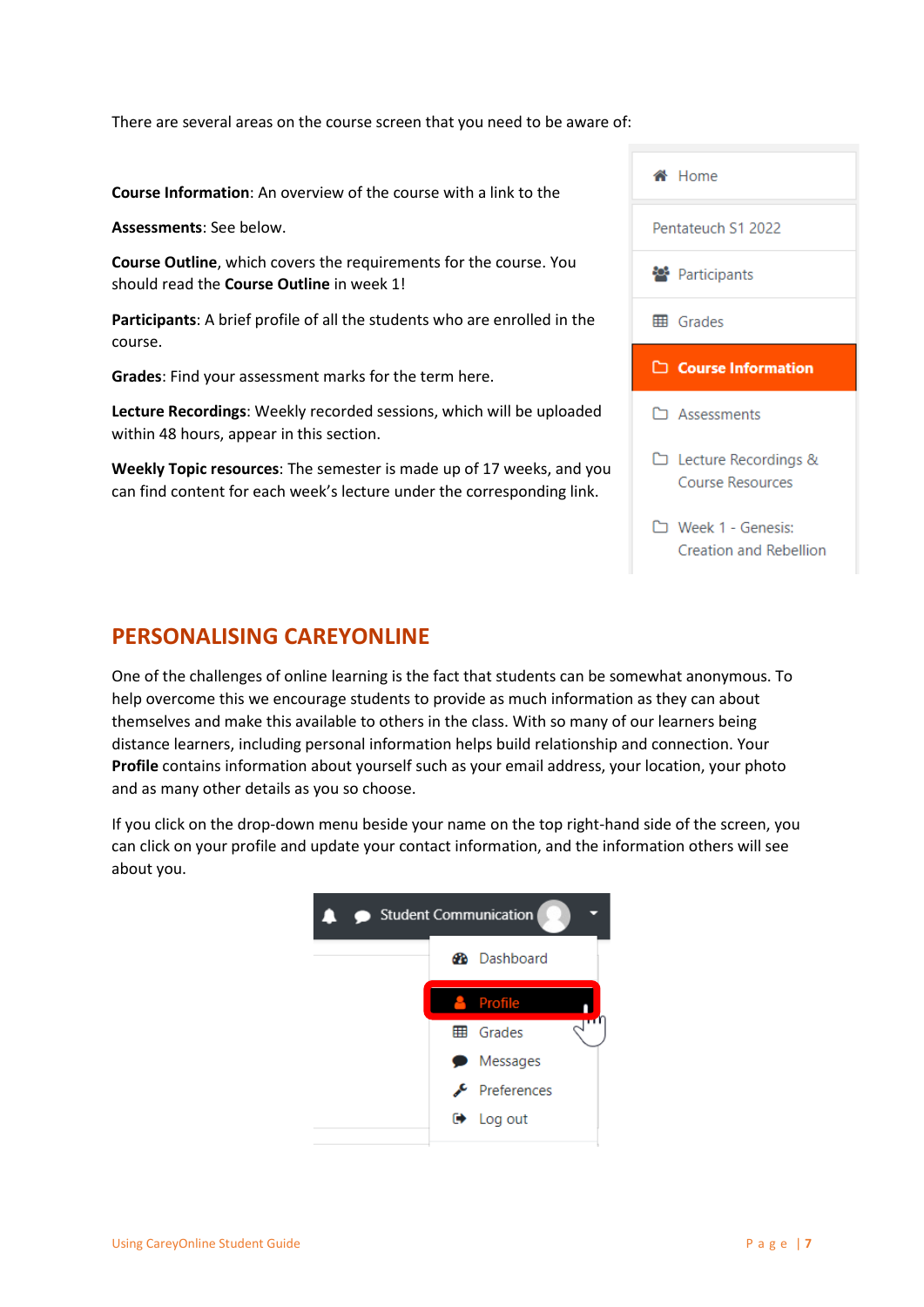## **ASSESSMENTS**

Information for all course assessments, including due dates, can be found in the **Course Outline**, and under the **Assessments** section of your course on CareyOnline. You should familiarise yourself with the deadlines for each item of assessment.

Please note that unless otherwise stated, all assessments are submitted electronically. To submit an assessment, click on the assessment that you wish to submit.

Book Report on With Justice for All by Jeremiah Unterman (L6)

You are then able to upload your assignment and submit to CareyOnline. For more information, check out **How to Submit an Assignment** in the **10 Essentials** on CareyOnline, which can be found in the left-hand menu of your screen.



## **GRADEBOOK**

Once the due date has passed, your assessment will be marked online by your course lecturer. When this has been done and the marks released, your assessment mark will appear in the Gradebook.

To open the Gradebook, click on **Grades** on the right-hand navigation menu.

This will open your **User report** for the course which will contain all of your grades so far for the course.

## **STUDENT INTERACTION**

The opportunity to interact with other students and a subject expert is an important part of the learning process. CareyOnline facilitates this through discussion forums, online activities and tasks and also through the use of Zoom interactive class sessions. Here at Carey we believe learning is an active and social activity – that is why we say our pedagogy is "relational". We want to encourage you to be an active participant in the learning community and to participate in the online activities and Zoom classes. We are all learning together and from each other. This is the essence of "ako" –

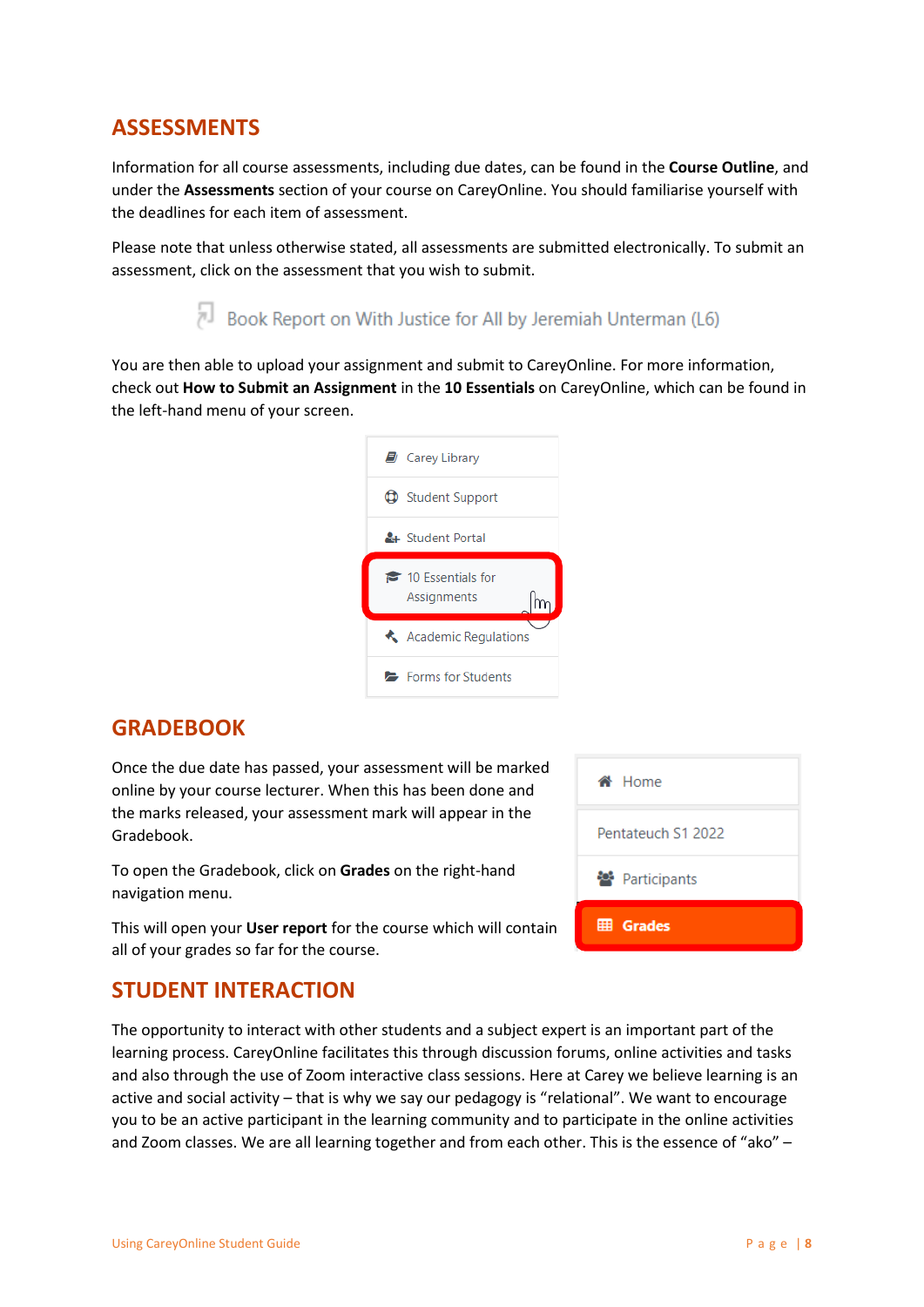reciprocal learning and teaching. We get that it is hard to prioritise the time to make this happen, but we know it will enhance your learning.

#### **DISCUSSSION FORUMS**

Many of the courses will use online forums to facilitate asynchronous discussions and interaction. A discussion forum will typically be indicated by the following icon:

To post a message to an existing discussion, click on message to open it up, click the "Reply" link below the message that you wish to reply to. If you wish to add a new topic to discuss, navigate back to the top of the discussion forum, then click on the "Add a new discussion topic..."



The page may take a minute as the text editor loads. Enter your **Subject** and **Message** in the text box provided. You have the flexibility to change text size, fonts, colours etc. in a similar way to most word processors. Once you have typed the message then click on the **Post to Forum** button. Please note that if you exit your web browser before you click this button, all your text will be lost.



## **ONLINE COMMUNICATION AND "NETIQUETTE"**

When writing your messages, please use the same courtesy that you would show when speaking face-to-face with someone. Flames, insults, and personal attacks will not be tolerated. It's fine to disagree strongly with opinions, ideas, and facts, but always with respect for the other person. Great minds do not always think alike, and that's where the fun is! Carey staff monitors the forums, and if necessary, posts to the forum will be removed if they are considered to be inappropriate.

Carey Baptist College takes such misconduct very seriously and will ensure that we take appropriate action to ensure that the learning environment is a safe and respectful space for everyone. If you have any concerns please do not hesitate to talk to either your teacher(s) or the Academic Director [\(rob.ayres@carey.ac.nz\)](mailto:rob.ayres@carey.ac.nz). Please also refer to the **Carey Harassment and Complaints Policy and Procedure**, which is displayed on the notice board and is also available on the Carey website.